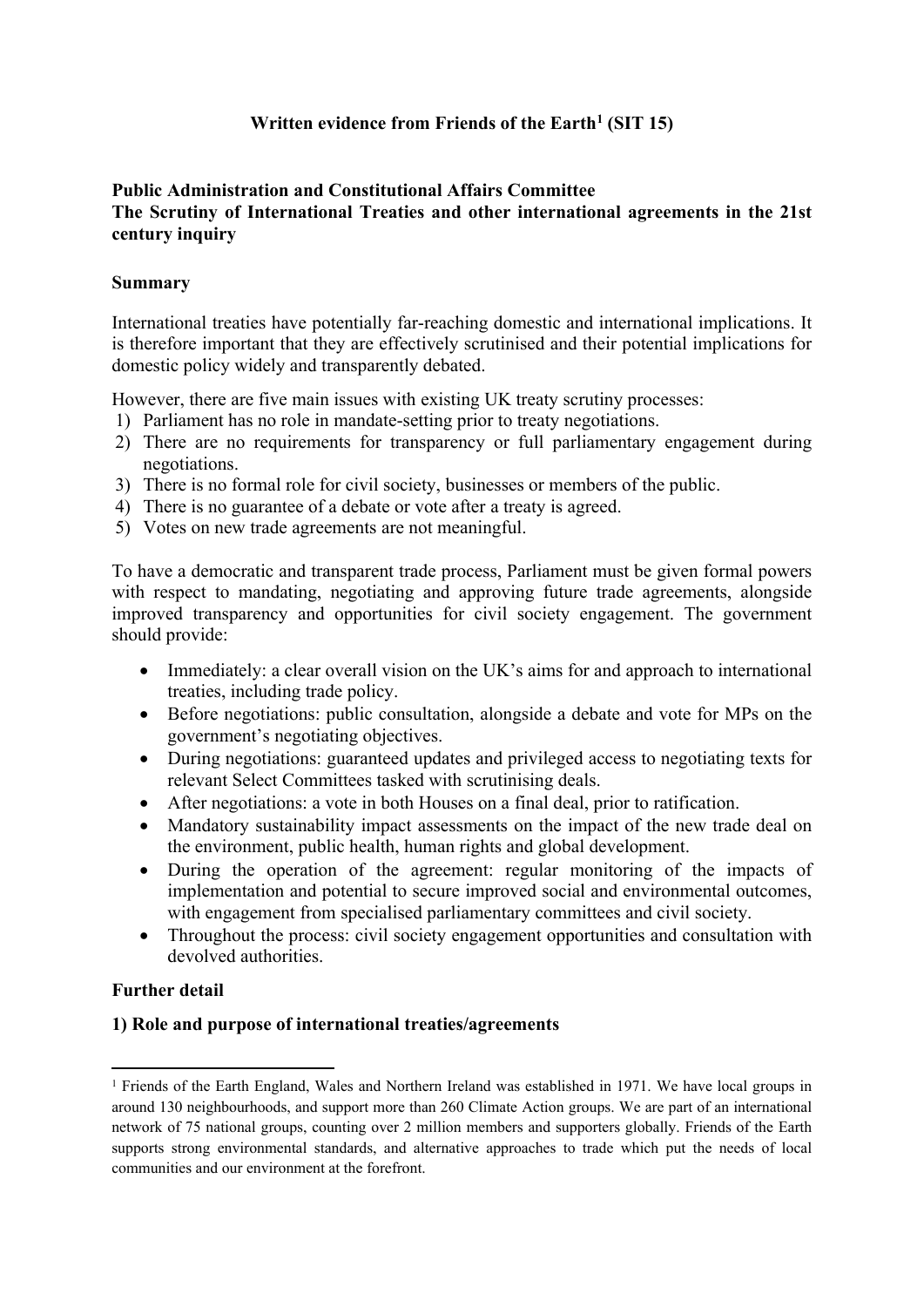By signing up to treaty agreements, the UK is both setting out its ambition and direction of travel on the global stage, and committing to put international commitments into practice domestically. Therefore, the implementation of international treaties and agreements, including trade deals, has the potential to dramatically influence UK domestic legislation.

These treaties also have the potential to influence action taken by and within other countries – and in tandem with other diplomatic activities and support, can embed and entrench environmentally damaging activities or assist in the transition to a greener society. If not carefully managed, new trading relationships could undermine the UK's progress against existing environmental and climate targets, outsource negative impacts, or damage the competitiveness of industries seeking to innovate in the provision of low-carbon, ecologically sustainable goods and services.

Currently, the UK Parliament's role in the negotiation and ratification of Free Trade Agreements (FTAs) is outdated, and considerably weaker than systems in the US, EU and Japan. It is also weaker than other dualist systems such as Sweden, Barbados and South Africa, which require the approval of Parliament for many international treaty actions. Parliamentarians do not have a guaranteed vote on trade agreements or a legal right to see negotiating objectives, and there are no legal requirements on the government to provide updates on negotiations. These weaknesses in the scrutiny process increase the risks of both environmentally damaging trade agreements being agreed and opportunities being missed.

**Because of the far-reaching domestic and international implications of international treaties, it is important that they are effectively scrutinised and their potential implications for domestic policy widely and transparently debated.**

## **2) Constitutional relationships**

There is a clear tension between the sovereignty of Parliament and the ability of the government to sign treaties that require or constrain future legislative changes. Proponents of the system established under the Constitutional Reform and Governance (CRAG) Act often suggest that treaties, even if ratified, do not become part of domestic law unless Parliament passes implementing legislation. This implies that scrutiny of implementation is built into the current system. However, signing an international agreement confers an international obligation<sup>2</sup> not to defeat the object and purpose of an agreement. Parliament is therefore expected to legislate – or desire to legislate – compatibly with the UK's international agreements, including those contained within treaties that have not yet been incorporated into national law.

Thus, the Court of Appeal has held that ratifying an unincorporated treaty can give rise to a legitimate expectation that the executive would act compatibly with obligations under the unincorporated treaty.<sup>3</sup> The European Charter of Human Rights was ratified without scrutiny in 1951 and remained unimplemented in legislation until 1998. Yet 33 adverse legal judgments between 1975 and 1994 obliged the government to introduce or amend legislation or rules in 23 instances to bring UK legislation into conformity<sup>4</sup>.

<sup>2</sup> See Article 18, Vienna Convention on the Law of Treaties, 1969

<sup>3</sup> R. v Secretary of State for the Home Department Ex p. Ahmed [1999] Imm. A.R. 22; [1998] I.N.L.R. 570

<sup>4</sup> F. Klug, K. Starmer, and S. Weir, "The British Way of Doing Things: the United Kingdom and the International Covenant of Civil and Political Rights, 1976–94" [1995] P.L. 504 at 506. Cited in The Law Quarterly Review "[Neglecting](https://www.researchgate.net/profile/Mario-Mendez-3/publication/344924299_NEGLECTING_THE_TREATY-MAKING_POWER_IN_THE_UK_THE_CASE_FOR_CHANGE/links/5f99288d92851c14bced4d52/NEGLECTING-THE-TREATY-MAKING-POWER-IN-THE-UK-THE-CASE-FOR-CHANGE.pdf) [the](https://www.researchgate.net/profile/Mario-Mendez-3/publication/344924299_NEGLECTING_THE_TREATY-MAKING_POWER_IN_THE_UK_THE_CASE_FOR_CHANGE/links/5f99288d92851c14bced4d52/NEGLECTING-THE-TREATY-MAKING-POWER-IN-THE-UK-THE-CASE-FOR-CHANGE.pdf) [Treaty](https://www.researchgate.net/profile/Mario-Mendez-3/publication/344924299_NEGLECTING_THE_TREATY-MAKING_POWER_IN_THE_UK_THE_CASE_FOR_CHANGE/links/5f99288d92851c14bced4d52/NEGLECTING-THE-TREATY-MAKING-POWER-IN-THE-UK-THE-CASE-FOR-CHANGE.pdf) [Making](https://www.researchgate.net/profile/Mario-Mendez-3/publication/344924299_NEGLECTING_THE_TREATY-MAKING_POWER_IN_THE_UK_THE_CASE_FOR_CHANGE/links/5f99288d92851c14bced4d52/NEGLECTING-THE-TREATY-MAKING-POWER-IN-THE-UK-THE-CASE-FOR-CHANGE.pdf) [Power](https://www.researchgate.net/profile/Mario-Mendez-3/publication/344924299_NEGLECTING_THE_TREATY-MAKING_POWER_IN_THE_UK_THE_CASE_FOR_CHANGE/links/5f99288d92851c14bced4d52/NEGLECTING-THE-TREATY-MAKING-POWER-IN-THE-UK-THE-CASE-FOR-CHANGE.pdf) [in](https://www.researchgate.net/profile/Mario-Mendez-3/publication/344924299_NEGLECTING_THE_TREATY-MAKING_POWER_IN_THE_UK_THE_CASE_FOR_CHANGE/links/5f99288d92851c14bced4d52/NEGLECTING-THE-TREATY-MAKING-POWER-IN-THE-UK-THE-CASE-FOR-CHANGE.pdf) [the](https://www.researchgate.net/profile/Mario-Mendez-3/publication/344924299_NEGLECTING_THE_TREATY-MAKING_POWER_IN_THE_UK_THE_CASE_FOR_CHANGE/links/5f99288d92851c14bced4d52/NEGLECTING-THE-TREATY-MAKING-POWER-IN-THE-UK-THE-CASE-FOR-CHANGE.pdf) [UK:](https://www.researchgate.net/profile/Mario-Mendez-3/publication/344924299_NEGLECTING_THE_TREATY-MAKING_POWER_IN_THE_UK_THE_CASE_FOR_CHANGE/links/5f99288d92851c14bced4d52/NEGLECTING-THE-TREATY-MAKING-POWER-IN-THE-UK-THE-CASE-FOR-CHANGE.pdf) [The](https://www.researchgate.net/profile/Mario-Mendez-3/publication/344924299_NEGLECTING_THE_TREATY-MAKING_POWER_IN_THE_UK_THE_CASE_FOR_CHANGE/links/5f99288d92851c14bced4d52/NEGLECTING-THE-TREATY-MAKING-POWER-IN-THE-UK-THE-CASE-FOR-CHANGE.pdf) [Case](https://www.researchgate.net/profile/Mario-Mendez-3/publication/344924299_NEGLECTING_THE_TREATY-MAKING_POWER_IN_THE_UK_THE_CASE_FOR_CHANGE/links/5f99288d92851c14bced4d52/NEGLECTING-THE-TREATY-MAKING-POWER-IN-THE-UK-THE-CASE-FOR-CHANGE.pdf) [for](https://www.researchgate.net/profile/Mario-Mendez-3/publication/344924299_NEGLECTING_THE_TREATY-MAKING_POWER_IN_THE_UK_THE_CASE_FOR_CHANGE/links/5f99288d92851c14bced4d52/NEGLECTING-THE-TREATY-MAKING-POWER-IN-THE-UK-THE-CASE-FOR-CHANGE.pdf) [Change"](https://www.researchgate.net/profile/Mario-Mendez-3/publication/344924299_NEGLECTING_THE_TREATY-MAKING_POWER_IN_THE_UK_THE_CASE_FOR_CHANGE/links/5f99288d92851c14bced4d52/NEGLECTING-THE-TREATY-MAKING-POWER-IN-THE-UK-THE-CASE-FOR-CHANGE.pdf) Mario Mendez (2020) 136 L.Q.R. 630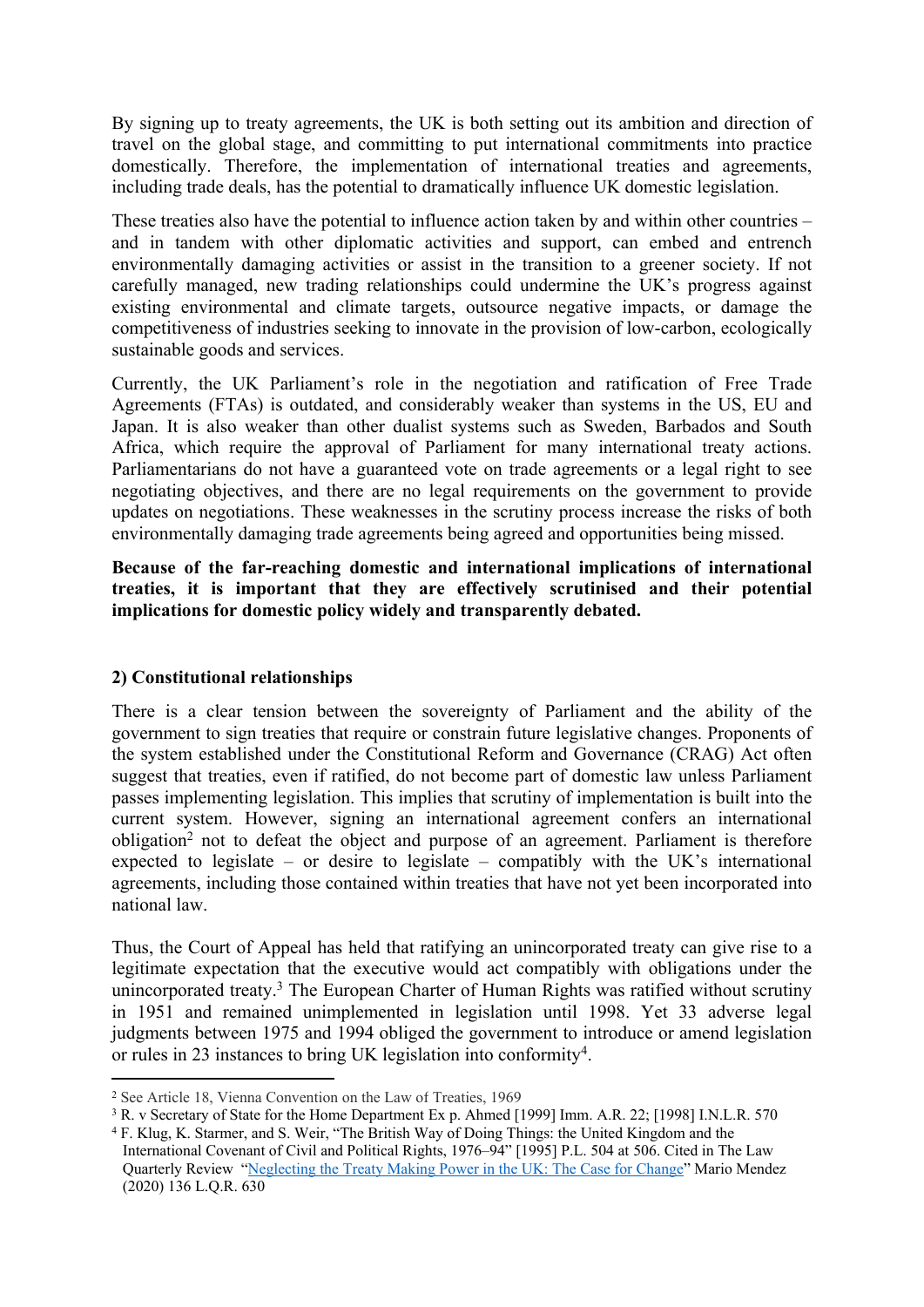That the potential legal impacts of a specific international agreement are not always immediately apparent is compounded by the fact that they are long term. For example, by entering into trade deals containing Investor State Dispute Settlement provisions, governments constrain the ability of future administrations to develop regulation and policy in ways that react to the climate crisis, where increased regulation might harm the prospective profits of foreign investors. The Energy Charter Treaty, to which the UK is a signatory, contains a 20 year 'sunset clause', meaning that even if the UK were to exit today, multiple future parliaments may be unable to develop laws to respond to future challenges without threat of costly legal action.

Finally, implementing legislation is not always necessary to give effect to commitments contained in international treaties. Changes to statutory guidance, equivalence mechanisms and administrative requirements, for example, require no parliamentary involvement. Where legal changes are required, these increasingly take the form of secondary legislation, often passed via negative resolution.

**All of this means that in practice, it is difficult for parliamentarians in Westminster to play an effective role in the scrutiny of treaty implementation or for the courts to hold that a lack of implementing legislation negates overarching international treaty commitments. We provide further detail below on the ways in which these processes might be strengthened.**

One further constitutional tension is apparent as we look beyond Westminster. While the government's commitment to engage with the devolved nations in developing the UK's future trade policy is welcome, evidence of full direct engagement of devolved parliaments in the process of negotiating and agreeing recent agreements has been lacking.

In written evidence provided to the International Trade Committee in December 2020, the then Scottish Minister for Trade, Investment and Innovation Ivan McKee wrote: "The UK Government consulted the Scottish Government and other devolved administrations on those sections of CEPA that it considered of relevance to devolved competence. This consultation involved discussions between officials of both governments on the content and progress of negotiations as well as sharing some draft chapter text. While this engagement was useful and appreciated, it fell short of the full engagement that we consider to be necessary and appropriate. The UK Government only provided devolved administrations with the full text of the agreement following Agreement in Principle between the UK and Japanese Governments, once it had been finalised and very shortly before it was published.<sup>5"</sup>

Similarly, on 16 June 2021 the Welsh government stated in relation to the UK-Australia FTA that "although we have engaged with the UK Government throughout the negotiations and have had the opportunity to feed in our views on the potential opportunities and risk for Wales, we have yet to see the exact details of what will be included in the agreement"<sup>6</sup>.

**Given that the provisions of future FTAs may have significant implications for the environment in each of the devolved administrations, it is critical that all current and**

<sup>5</sup> <https://committees.parliament.uk/writtenevidence/14870/html/>

<sup>6</sup> Welsh Government, [Written](https://gov.wales/written-statement-uk-australia-free-trade-agreement) [Statement:](https://gov.wales/written-statement-uk-australia-free-trade-agreement) [UK-Australia](https://gov.wales/written-statement-uk-australia-free-trade-agreement) [Free](https://gov.wales/written-statement-uk-australia-free-trade-agreement) [Trade](https://gov.wales/written-statement-uk-australia-free-trade-agreement) [Agreement,](https://gov.wales/written-statement-uk-australia-free-trade-agreement) 16 June 2021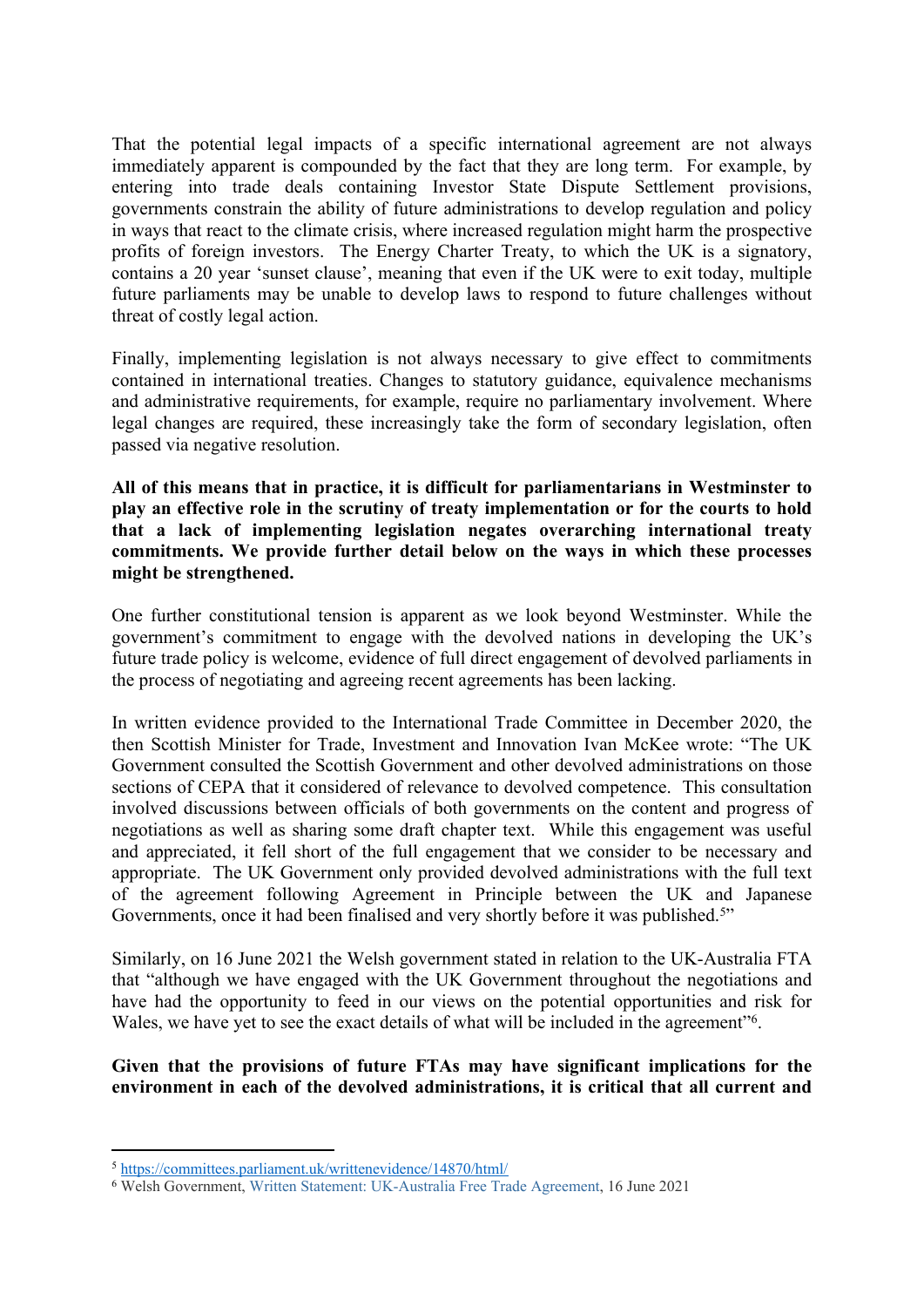#### **future FTAs under consideration are co-designed and co-owned by the four nations of the UK**.

#### **3) Effectiveness of current scrutiny mechanisms**

The Constitutional Reform and Governance (CRAG) Act 2010 does not enable effective parliamentary scrutiny of international treaties. It provides Parliament with very little say in the development of trade policy – with no involvement in mandate-setting, formalised scrutiny of negotiations or power to vote on new agreements, and many impediments to securing the parliamentary time for full debate.

In 2019, the House of Lords Constitution Committee found that the "current mechanisms available to scrutinise treaties through CRAG are limited and flawed", and "reform is required to enable Parliament to conduct effective scrutiny of the government's treaty actions"<sup>7</sup> . The timetable under CRAG has been found by the House of Lords European Union committee to be a "significant impediment, precluding meaningful consultation of stakeholders and limiting the opportunity for committee Members to engage in informed consideration and discussion"<sup>8</sup> .

Yet the government has continued to point to CRAG as an expression of effective parliamentary scrutiny. In 2020, an article in the Law Quarterly Review described the impact of this thus: "Arguably CRAGA has a pernicious effect in creating the façade of additional democratic legitimacy for the assumption of treaty obligations, when in reality it enshrines a model in which parliamentary inaction regarding treaties so laid, the standard practice, effectively gives the government free reign."<sup>9</sup>

Trade deals have changed radically since the government last had competency in this area, nearly 50 years ago. Modern trade agreements impact a vast array of economic and social policy areas, seeking not only to remove tariffs but to align regulation between countries, thus impacting the regulatory landscape of trading partners on agricultural standards, manufacturing, financial services, environmental regulations and healthcare<sup>10</sup>. However, following the UK's departure from the EU, scrutiny processes embedded within the European Council and Parliament have fallen away, while other UK mechanisms previously tasked with scrutiny of the implementation of EU law must adapt to and engage with new processes to scrutinise the actions of the executive. CRAG alone does not offer a suitable replacement for these additional mechanisms. It has never provided for early and thorough engagement of Parliament with negotiating processes. It also fails to lay out systems to govern scrutiny of implementation or indeed termination of treaties.

With trade policy increasingly tied to domestic policy, robust scrutiny processes are essential to ensure that the interests of the public and businesses are well represented. **While some additional scrutiny opportunities and democratic checks have been offered by the government in recent years, these should be formalised as part of a much-needed overhaul of the UK's international treaty scrutiny processes. This will make them fit for use by a globally oriented and environmentally ambitious UK.** 

<sup>7</sup> House of Lords Constitution Committee, [Parliamentary](https://publications.parliament.uk/pa/ld201719/ldselect/ldconst/345/34502.htm) [Scrutiny](https://publications.parliament.uk/pa/ld201719/ldselect/ldconst/345/34502.htm) [of](https://publications.parliament.uk/pa/ld201719/ldselect/ldconst/345/34502.htm) [Treaties,](https://publications.parliament.uk/pa/ld201719/ldselect/ldconst/345/34502.htm) 30 April 2019

<sup>8</sup> [House](https://publications.parliament.uk/pa/ld201719/ldselect/ldeucom/387/38705.htm) [of](https://publications.parliament.uk/pa/ld201719/ldselect/ldeucom/387/38705.htm) [Lords](https://publications.parliament.uk/pa/ld201719/ldselect/ldeucom/387/38705.htm) [European](https://publications.parliament.uk/pa/ld201719/ldselect/ldeucom/387/38705.htm) [Union](https://publications.parliament.uk/pa/ld201719/ldselect/ldeucom/387/38705.htm) [Committee](https://publications.parliament.uk/pa/ld201719/ldselect/ldeucom/387/38705.htm), 27 June 2019

<sup>9</sup> Law Quarterly Review: "Neglecting the Treaty-Making Power in the UK: The Case for Change" (2020) 136 L.Q.R. 630

<sup>&</sup>lt;sup>10</sup> Emily Jones and Anna Sands, [Ripe](https://www.geg.ox.ac.uk/sites/geg.bsg.ox.ac.uk/files/2020-09/GEG%20WP%20144%20Ripe%20for%20reform-%20UK%20scrutiny%20of%20international%20trade%20agreements_0.pdf) [for](https://www.geg.ox.ac.uk/sites/geg.bsg.ox.ac.uk/files/2020-09/GEG%20WP%20144%20Ripe%20for%20reform-%20UK%20scrutiny%20of%20international%20trade%20agreements_0.pdf) [reform:](https://www.geg.ox.ac.uk/sites/geg.bsg.ox.ac.uk/files/2020-09/GEG%20WP%20144%20Ripe%20for%20reform-%20UK%20scrutiny%20of%20international%20trade%20agreements_0.pdf) [UK](https://www.geg.ox.ac.uk/sites/geg.bsg.ox.ac.uk/files/2020-09/GEG%20WP%20144%20Ripe%20for%20reform-%20UK%20scrutiny%20of%20international%20trade%20agreements_0.pdf) [scrutiny](https://www.geg.ox.ac.uk/sites/geg.bsg.ox.ac.uk/files/2020-09/GEG%20WP%20144%20Ripe%20for%20reform-%20UK%20scrutiny%20of%20international%20trade%20agreements_0.pdf) [of](https://www.geg.ox.ac.uk/sites/geg.bsg.ox.ac.uk/files/2020-09/GEG%20WP%20144%20Ripe%20for%20reform-%20UK%20scrutiny%20of%20international%20trade%20agreements_0.pdf) [international](https://www.geg.ox.ac.uk/sites/geg.bsg.ox.ac.uk/files/2020-09/GEG%20WP%20144%20Ripe%20for%20reform-%20UK%20scrutiny%20of%20international%20trade%20agreements_0.pdf) [trade](https://www.geg.ox.ac.uk/sites/geg.bsg.ox.ac.uk/files/2020-09/GEG%20WP%20144%20Ripe%20for%20reform-%20UK%20scrutiny%20of%20international%20trade%20agreements_0.pdf) [agreements](https://www.geg.ox.ac.uk/sites/geg.bsg.ox.ac.uk/files/2020-09/GEG%20WP%20144%20Ripe%20for%20reform-%20UK%20scrutiny%20of%20international%20trade%20agreements_0.pdf), September 2020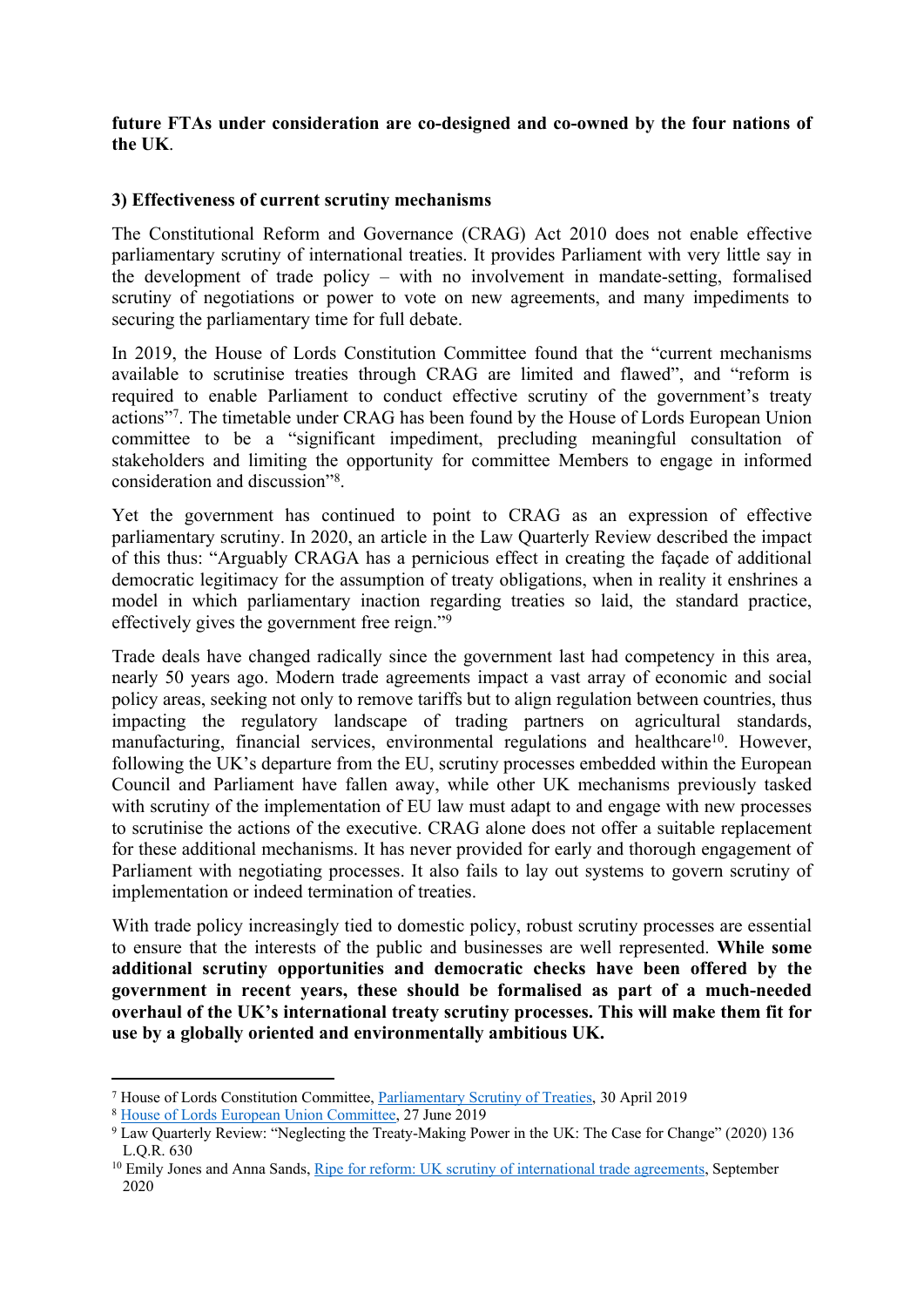### **There are five main issues with existing treaty-scrutiny processes:**

**(1) Parliament has no role in mandate-setting prior to treaty negotiations.** Under CRAG, the government is not obliged to present negotiating objectives to Parliament prior to embarking upon negotiations. Where the government chooses to present such objectives, CRAG does not require a vote in Parliament to approve them before negotiations commence.

This means there is no formal process to ensure that the views of MPs and their constituents shape or constrain the scope of trade negotiations or levels of ambition in other future international treaties. It means there is no guaranteed space for parliamentary debate or challenge, nor for building consensus in relation to the UK's long-term aims and priorities in the trade or international diplomacy space. Opposition parties, and backbench MPs on the government benches, have no formal way to influence the mandate and negotiating priorities of the executive, despite the potential far-reaching implications of treaties for public policy, including UK environmental standards and efforts to reduce carbon emissions.

The government has committed to publishing objectives before negotiations begin and providing updates to the House of Commons<sup>11</sup>. While this has allowed for some debate in the House, it does not offer Parliament the chance to vote for or against the government's approach. And because these commitments are not formalised within legislation, so far a somewhat uneven approach has been taken to fulfil this commitment. For example, no objectives were published in advance for any of the so-called 'rollover' trade agreements, excluding Japan. In the case of the Comprehensive and Progressive Trans-Pacific Partnership (CPTPP), objectives were not published until 22 June 2021, despite a formal request to join having been made in February.

**(2) There are no requirements for transparency or full parliamentary engagement during negotiations.** Updates are provided after negotiating rounds only at the government's discretion, with no standard format and no requirements for any specific level of transparency or detail. This makes it difficult for parliamentarians to scrutinise or challenge the government's actions, or to raise constituents' concerns about the progress of trade agreements.

A combination of parliamentary restructuring and commitments made in a 2019 Command Paper<sup>12</sup> have given parliamentary committees a greater role in scrutinising trade deals. The International Trade Committee in the Commons and the recently established International Agreements Committee in the Lords can see treaty texts before they are published and recommend deals for debate on the floor of the relevant chamber. These committees have also begun to conduct inquiries into new FTAs in which civil society groups are able to give evidence.

However, the opportunity for Select Committees to request a debate does not directly translate to a requirement for government to offer one. There has been no amendment to CRAG, and the Secretary of State has been careful to promise only that "should the International Trade Committee or International Agreements Sub-Committee recommend a debate on the deal, the Government will seek to accommodate such a request subject to

<sup>&</sup>lt;sup>[11](https://committees.parliament.uk/writtenevidence/8781/pdf/)</sup> [DIT](https://committees.parliament.uk/writtenevidence/8781/pdf/) [evidence](https://committees.parliament.uk/writtenevidence/8781/pdf/) [to](https://committees.parliament.uk/writtenevidence/8781/pdf/) [the](https://committees.parliament.uk/writtenevidence/8781/pdf/) [ITC](https://committees.parliament.uk/writtenevidence/8781/pdf/) [inquiry](https://committees.parliament.uk/writtenevidence/8781/pdf/) [into](https://committees.parliament.uk/writtenevidence/8781/pdf/) [UK](https://committees.parliament.uk/writtenevidence/8781/pdf/) [Trade](https://committees.parliament.uk/writtenevidence/8781/pdf/) [Negotiations,](https://committees.parliament.uk/writtenevidence/8781/pdf/) [2020](https://committees.parliament.uk/writtenevidence/8781/pdf/)

<sup>&</sup>lt;sup>12</sup> [Processes](https://assets.publishing.service.gov.uk/government/uploads/system/uploads/attachment_data/file/782176/command-paper-scrutiny-transparency-27012019.pdf) [for](https://assets.publishing.service.gov.uk/government/uploads/system/uploads/attachment_data/file/782176/command-paper-scrutiny-transparency-27012019.pdf) [making](https://assets.publishing.service.gov.uk/government/uploads/system/uploads/attachment_data/file/782176/command-paper-scrutiny-transparency-27012019.pdf) [free](https://assets.publishing.service.gov.uk/government/uploads/system/uploads/attachment_data/file/782176/command-paper-scrutiny-transparency-27012019.pdf) [trade](https://assets.publishing.service.gov.uk/government/uploads/system/uploads/attachment_data/file/782176/command-paper-scrutiny-transparency-27012019.pdf) [agreements](https://assets.publishing.service.gov.uk/government/uploads/system/uploads/attachment_data/file/782176/command-paper-scrutiny-transparency-27012019.pdf) [after](https://assets.publishing.service.gov.uk/government/uploads/system/uploads/attachment_data/file/782176/command-paper-scrutiny-transparency-27012019.pdf) [the](https://assets.publishing.service.gov.uk/government/uploads/system/uploads/attachment_data/file/782176/command-paper-scrutiny-transparency-27012019.pdf) [United](https://assets.publishing.service.gov.uk/government/uploads/system/uploads/attachment_data/file/782176/command-paper-scrutiny-transparency-27012019.pdf) [Kingdom](https://assets.publishing.service.gov.uk/government/uploads/system/uploads/attachment_data/file/782176/command-paper-scrutiny-transparency-27012019.pdf) [has](https://assets.publishing.service.gov.uk/government/uploads/system/uploads/attachment_data/file/782176/command-paper-scrutiny-transparency-27012019.pdf) [left](https://assets.publishing.service.gov.uk/government/uploads/system/uploads/attachment_data/file/782176/command-paper-scrutiny-transparency-27012019.pdf) the [European](https://assets.publishing.service.gov.uk/government/uploads/system/uploads/attachment_data/file/782176/command-paper-scrutiny-transparency-27012019.pdf) [Union](https://assets.publishing.service.gov.uk/government/uploads/system/uploads/attachment_data/file/782176/command-paper-scrutiny-transparency-27012019.pdf)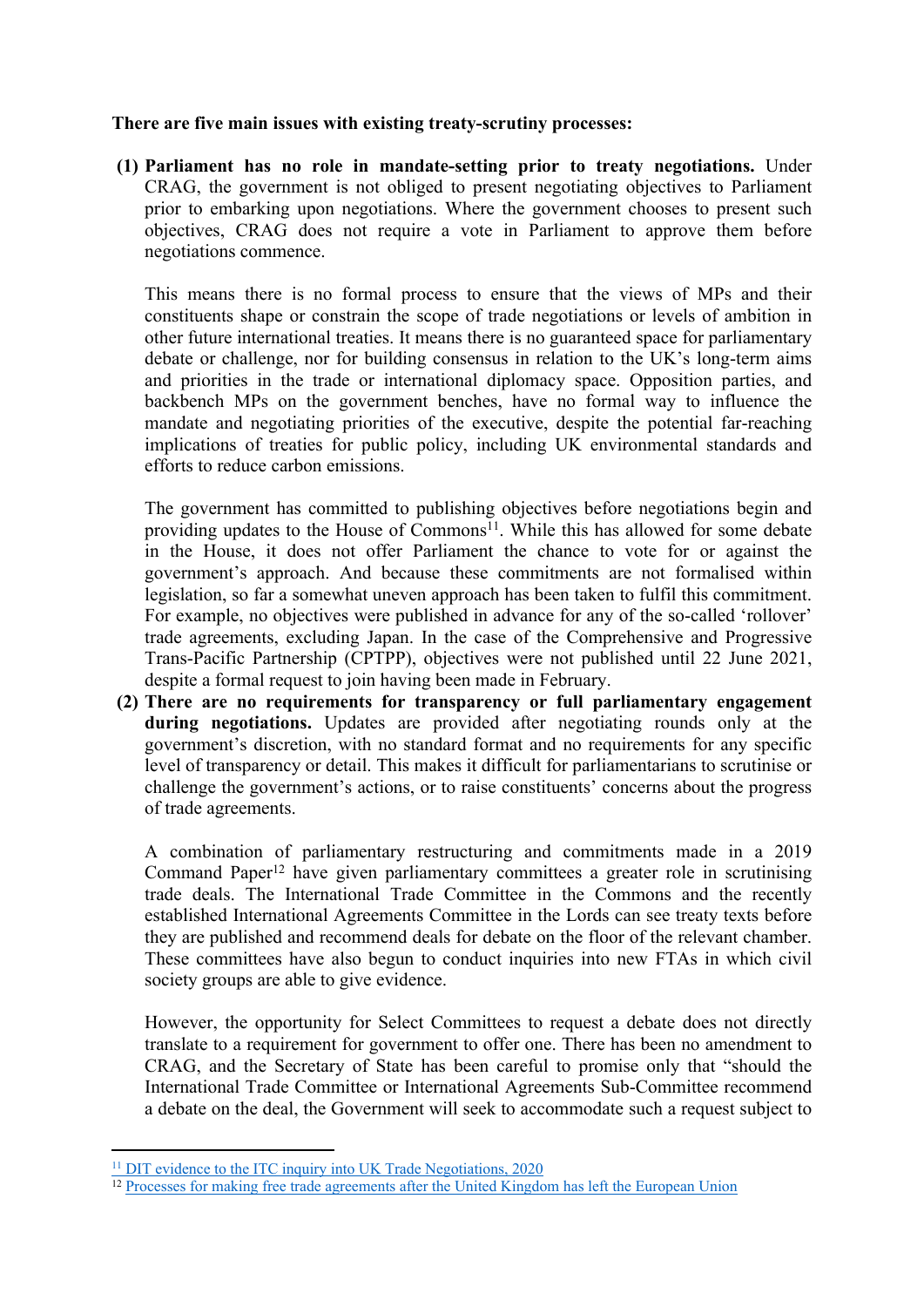Parliamentary time"<sup>13</sup>. There is no specificity as to the form or duration of any debate that may be offered, nor the levels of information to be provided to Parliament prior to such a debate to allow for meaningful engagement. The government announced an agreement in principle on a trade deal with Australia on 17 June 2021, but so far has not provided any further detail on the provisional text to Committees, beyond that included in initial press releases.

As outlined below, wider public transparency and debate are also lacking – and commitments to freedom of information were recently undermined by the discovery that Department for International Trade (DIT) may not have an objective approach for dealing with Freedom of Information requests<sup>14</sup>. There are models of transparency in other institutions, such as the EU, which ensure that both the legislature and public are kept informed about the progress of negotiations.

**(3) There is no formal role for civil society, businesses or members of the public.** Public participation in policymaking relating to the environment is enshrined in the United Nations Aarhus Convention, to which the UK is a signatory<sup>15</sup>. Under the convention, the public must have opportunities for "effective public participation" in relation to policymaking that has environmental implications. Many international treaties, including FTAs, should fall under this definition. It is specifically recognised in the preamble that greater access to information and public participation not only "enhance the quality and the implementation of decisions", but also contribute to improving public awareness and surfacing concerns.

However, currently civil-society input into trade deals relies on the capacity and willingness of DIT. Public consultations and stakeholder briefings are not formally guaranteed - for instance, DIT consulted on four proposed new trade agreements in 2018, but decided against consulting on the implications of rolling over deals held between the EU and third countries. Little information was made available prior to consultation and the online consultation portal asked only high-level questions regarding concerns and opportunities. It is unclear whether or how responses to these consultations influenced direction of travel, nor have further opportunities been provided for the public to comment in light of the new post-EU context.

The government has committed to consult with civil society regarding trade policy, and has set up various stakeholder engagement groups in DIT. However, various concerns have been raised about the effectiveness of these groups, their membership, and the requirement for members to sign restrictive confidentiality agreements. It is also unclear how DIT decides which civil society voices to prioritise in its advisory groups. For example, there are many more DIT advisory groups for businesses than there are for trade unions or charities.

The Trade and Agriculture Commission (TAC) was initially set up in summer 2020 for a 6-month period in response to widespread public concern about trade deals potentially undermining the UK's food and environmental standards, and undercutting the UK's ambition on climate and sustainability. It was tasked with setting out recommendations

<sup>13</sup> [Hansard](https://questions-statements.parliament.uk/written-statements/detail/2020-12-07/hcws623#:~:text=Should%20the%20International%20Trade%20Committee%20or%20International%20Agreements%20Sub-Committee%20recommend%20a%20debate%20on%20the%20deal%2C%20the%20Government%20will%20seek%20to%20accommodate%20such%20a%20request%20subject%20to%20Parliamentary%20time.) – Liz Truss written statement, 7 December 2020

<sup>14</sup> <https://www.thetimes.co.uk/article/email-slip-exposes-cabinet-office-foi-vetting-unit-jqwlw6b76>

<sup>15</sup> UNECE Convention on Access to Information, Public Participation in Decision-making and Access to Justice in Environmental Matters ([Aarhus](https://www.unece.org/env/pp/treatytext.html) [Convention\)](https://www.unece.org/env/pp/treatytext.html)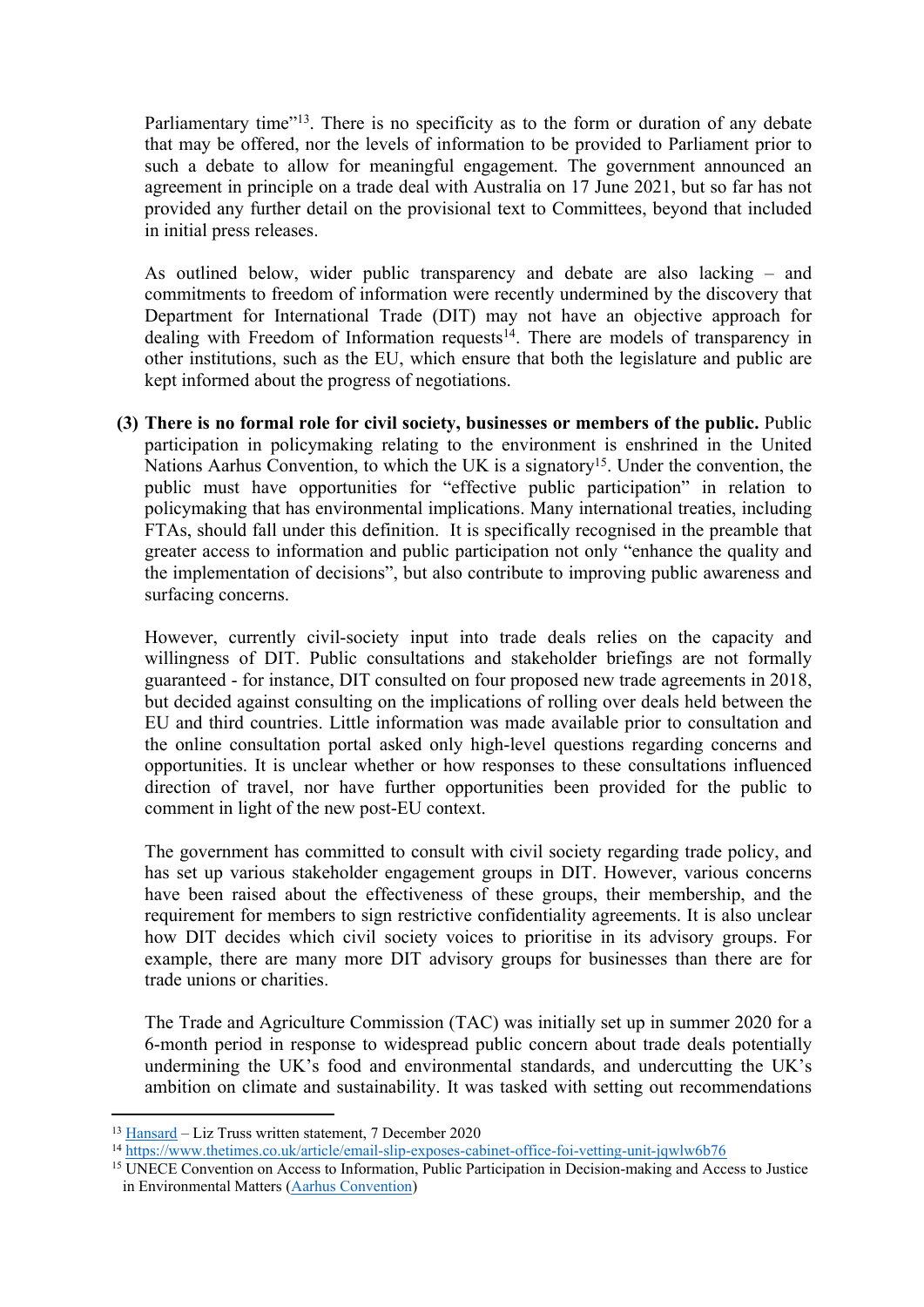to guide government trade policy into the future. Since then, a second iteration of the TAC has been established, with the narrower purpose of overseeing the potential impact of individual future trade deals on UK standards. The new TAC will be set up on a statutory footing for 3 years and will produce an impact report that will be laid before Parliament alongside each new trade agreement prior to ratification. However, its input can only be provided at a late stage in the process, when texts are agreed, and can be disregarded.

Article 3 of the Aarhus Convention requires parties to "take the necessary legislative, regulatory and other measures […] to establish and maintain a clear, transparent and consistent framework to implement the provisions of this Convention". In order to comply with this requirement, the government should set out an overall approach to the provision of information, dialogue and consultation across civil society, with full terms of reference and transparent information on membership for all engagement mechanisms.

- **(4) No guarantee of a debate or vote after a treaty is agreed.** The CRAG system does not guarantee Parliament a debate or vote when a trade agreement is signed. Instead, these debates are either granted by the executive or must be sought through Opposition days, which are limited. Trade minister Lord Grimstone recently said that he "cannot envisage" a new FTA proceeding to ratification without a debate first having taken place on it, should one be requested by a relevant committee. To provide full certainty of this scrutiny, the remaining aspects of the Ponsonby rule, alongside the newly evolved Grimstone rule, should be formalised through amendment to CRAG in order to offer a guarantee of time for debate.
- **(5) Votes on new trade agreements are not meaningful.** Where Parliament does get a vote on proposed trade deals, this opportunity lacks meaning - as the treaty is already signed and, unlike domestic legislation passing through Parliament, cannot be amended. The terms of the treaty are therefore presented to Parliament as a 'take it or leave it' offer, with no opportunity to directly challenge particularly controversial or undesirable provisions without voting against the deal in its entirety.

CRAG votes also have limited value because the government can choose to bring a treaty back to Parliament after the 21 sitting day period. While Parliament could theoretically delay a treaty from being ratified indefinitely, in practice it will be difficult to secure a debate without government provision.

Initial scrutiny of treaty-making must be further integrated with the scrutiny of potential implementing legislation. It must consider the potential implications of treaty obligations on UK domestic law – including via statutory instrument or in implementation through guidance.

Oversight of implementation of other international treaties is poor. Ex-post Sustainability Impact Assessments conducted previously by the EU regularly recognise the lack of available data to judge the environmental impacts arising from the implementation of a specific FTA. The UK has not yet chosen to reassess the individual or cumulative impacts of rollover deals, nor set up adequate processes to engage civil society in monitoring.

Parliamentary committees and domestic advisory fora have been removed from some rollover agreements, thus diminishing opportunities for civil society and Parliament to play a role in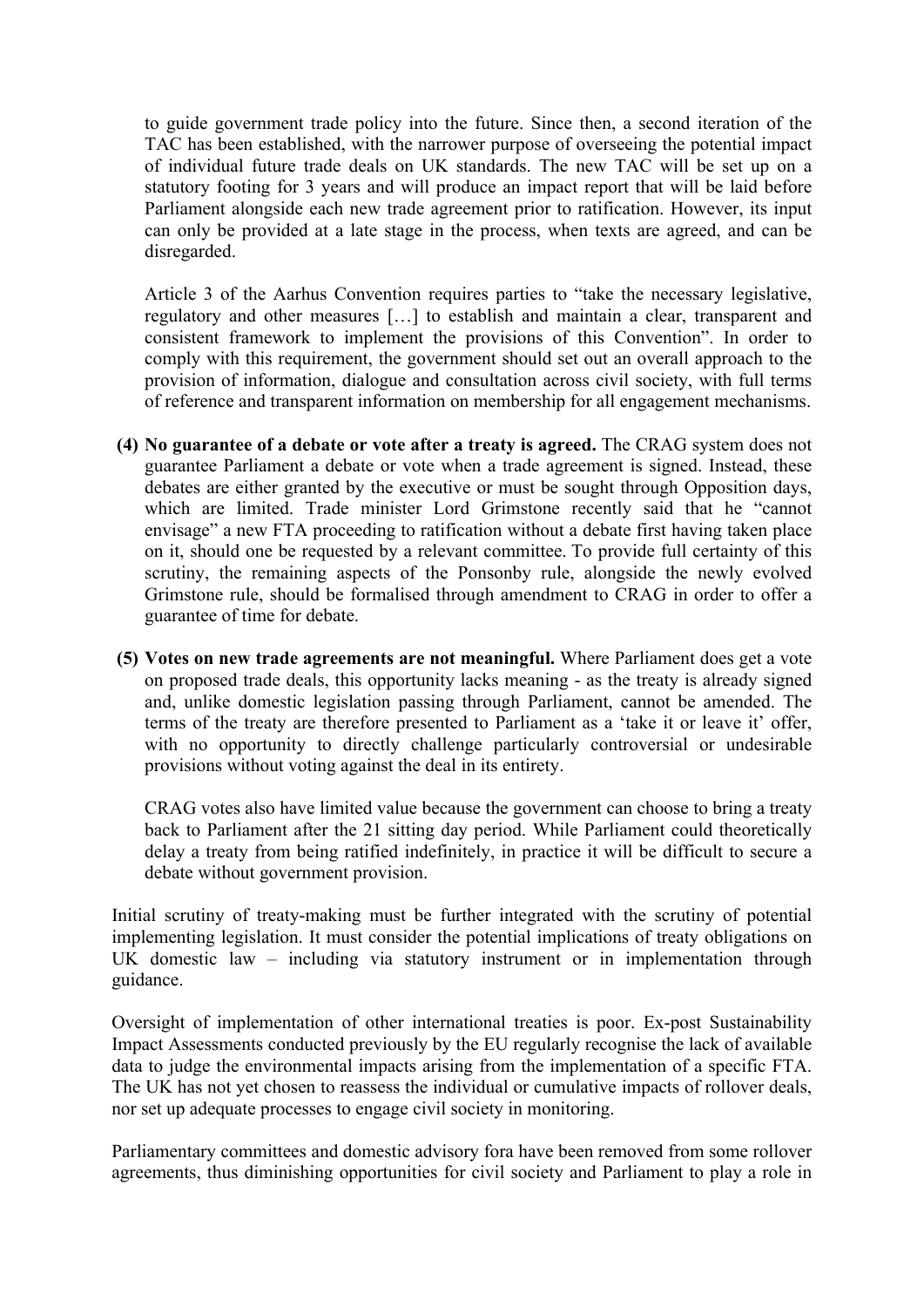monitoring the implementation of treaties and input into their development over time. These should be reinstated where removed. Where new and rolled-over UK FTAs require a Domestic Advisory Group and/or Civil Society engagement mechanisms to oversee the implementation of sustainability and labour concerns, DIT has yet to set out an approach to these or begin the process of establishing them. And where older EU agreements, which did not contain provisions for parliamentary dialogue and civil society engagement, were rolled over, the opportunity was missed to upgrade them to improve scrutiny of implementation. In agreement with trading partners, the UK government should look to introduce such mechanisms for ongoing scrutiny and engagement into existing deals in future.

# **4) Role of the House of Commons**

The government has established several channels of engagement, including a set of advisory groups and a recently strengthened Trade and Agriculture Commission. Yet the UK is set to fall behind other major trading powers – such as the United States and the European Union – by not offering its parliamentarians a clear yes/no vote on whether to approve a trade agreement. Making sure parliamentarians have a vote would enhance the role of advisory bodies. It would make sure there is a direct link between the signing of trade agreements and the British public who should benefit from them. And it would bolster the UK's international standing, demonstrating that it is committed to the highest levels of transparency and accountability.

The US Congress and EU Parliament are able to shape negotiating mandates, have a legal right to be informed at all stages of negotiations, have access to classified negotiating texts, and must approve the final agreement for it to be ratified. As in the US and EU, parliamentary oversight of trade deals would benefit the UK government, as it would provide leverage in negotiations.

## **To have a democratic and transparent trade process, Parliament must be given formal powers with respect to mandating, negotiating and approving future trade agreements.** This should include:

- Before negotiations: a debate and vote for MPs on the government's negotiating objectives.
- During negotiations: guaranteed updates and privileged access to negotiating texts for relevant Select Committees tasked with scrutinising deals
- After negotiations: a vote in both Houses on a final deal, prior to ratification.
- Mandatory sustainability impact assessments on the impact of the new trade deal on the environment, public health, human rights and global development.
- During the operation of the agreement: regular monitoring of the impacts of implementation and potential to secure improved social and environmental outcomes, with engagement from specialised parliamentary committees and civil society.
- Consultation with devolved authorities throughout the process.

By strengthening the role of Parliament in the formation of trade policy, FTAs can be developed in a way that supports rather than hinders measures to address the climate and nature crisis, alongside the government's plans to "deliver a UK and world economy which is stronger, cleaner, more sustainable and more resilient after this [Covid-19] crisis"<sup>16</sup>.

## **5) Information and resourcing requirements**

<sup>&</sup>lt;sup>16</sup> Cabinet Office, [Our](https://assets.publishing.service.gov.uk/government/uploads/system/uploads/attachment_data/file/884760/Our_plan_to_rebuild_The_UK_Government_s_COVID-19_recovery_strategy.pdf) [plan](https://assets.publishing.service.gov.uk/government/uploads/system/uploads/attachment_data/file/884760/Our_plan_to_rebuild_The_UK_Government_s_COVID-19_recovery_strategy.pdf) [to](https://assets.publishing.service.gov.uk/government/uploads/system/uploads/attachment_data/file/884760/Our_plan_to_rebuild_The_UK_Government_s_COVID-19_recovery_strategy.pdf) [rebuild:](https://assets.publishing.service.gov.uk/government/uploads/system/uploads/attachment_data/file/884760/Our_plan_to_rebuild_The_UK_Government_s_COVID-19_recovery_strategy.pdf) [The](https://assets.publishing.service.gov.uk/government/uploads/system/uploads/attachment_data/file/884760/Our_plan_to_rebuild_The_UK_Government_s_COVID-19_recovery_strategy.pdf) [UK](https://assets.publishing.service.gov.uk/government/uploads/system/uploads/attachment_data/file/884760/Our_plan_to_rebuild_The_UK_Government_s_COVID-19_recovery_strategy.pdf) [Government's](https://assets.publishing.service.gov.uk/government/uploads/system/uploads/attachment_data/file/884760/Our_plan_to_rebuild_The_UK_Government_s_COVID-19_recovery_strategy.pdf) [COVID-19](https://assets.publishing.service.gov.uk/government/uploads/system/uploads/attachment_data/file/884760/Our_plan_to_rebuild_The_UK_Government_s_COVID-19_recovery_strategy.pdf) [recovery](https://assets.publishing.service.gov.uk/government/uploads/system/uploads/attachment_data/file/884760/Our_plan_to_rebuild_The_UK_Government_s_COVID-19_recovery_strategy.pdf) [strategy](https://assets.publishing.service.gov.uk/government/uploads/system/uploads/attachment_data/file/884760/Our_plan_to_rebuild_The_UK_Government_s_COVID-19_recovery_strategy.pdf), 12 May 2020